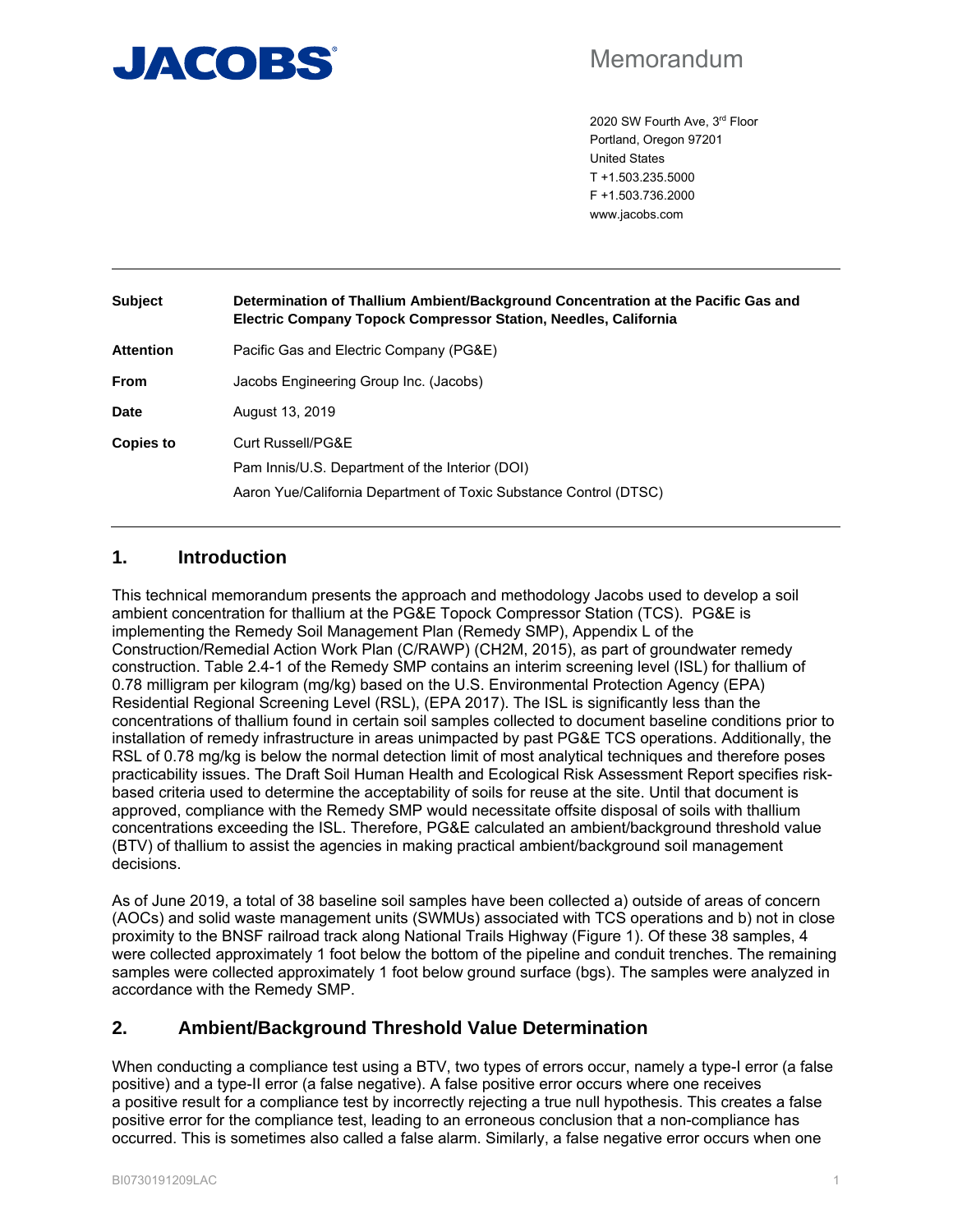

erroneously receives a negative result for a compliance test by not rejecting a false null hypothesis, i.e. the obtained false negative result is wrong. While elimination of these errors is not possible, one seeks to minimize one or both errors. In most practical applications, a confidence coefficient (CC) of 0.95 is commonly used to provide a proper balance between false positives and false negatives. The upper limits are determined for a CC of 0.95 and a coverage probability of 0.95. Such upper limits (for example, 95 percent upper confidence limits [UCLs] of the 95th percentiles are also known as ambient/background threshold values (BTVs). It is expected that 95 percent of the observations (current and future) coming from the target ambient/background population will be less than that BTV estimate, with a specified CC of 0.95.

The BTVs are estimated using established data sets collected from ambient/background reference areas and unimpacted site-specific ambient/background areas representing the ambient/background population under consideration. The established ambient/background data set should be free from outliers and represent a single environmental ambient/background population. Based on the environmental literature review, one or more of the following statistical upper limits are used to estimate BTVs (EPA, 2015a):

- Upper percentiles (x0.95)
- Upper prediction limits (UPLs)
- Upper tolerance limits (UTLs)
- Upper simultaneous limits (USLs)

From these candidate upper limits, either the UTLs or the USLs are used to estimate BTVs. To provide a proper balance between false positives and false negatives, the ProUCL Technical Guide (EPA, 2015a) suggests using the 95th percentile upper simultaneous limits (USL95) to estimate BTVs. However, USL95 should be used only when the raw ambient/background data set represents a single environmental population without outliers, as inclusion of multiple populations and outliers tends to yield elevated values of USLs, which can result in undesirable false negatives. Therefore, the following stepwise procedure is used to estimate BTV values for a given ambient/background data set:

- 1) If the raw ambient/background data set is free from outliers, USL95 is used to determine BTV values. Otherwise, UTL95-95 representing a 95th percentile UCL of the 95th percentile of the ambient/background population data is used to estimate BTV values.
- 2) Further, based upon the distributional characteristics of the given ambient/background data set, two approaches, namely parametric and nonparametric procedures, are used to determine BTV values. If the ambient/background data can be characterized by a well-known distribution (for example, a normal, a lognormal, or a gamma), the parametric method is used to estimate BTVs; otherwise, a nonparametric method is used.

# **2.1 Parametric Upper Tolerance Limit**

Parametric tolerance limits assume normality of the sample ambient/background data used to construct the limit. Validity of this assumption is essential to the applicability of the method, since a tolerance limit with high coverage can be viewed as an estimate of a quantile or percentile associated with the tail probability of the underlying distribution. If the ambient/background sample data do not fit a normal distribution, data are transformed using an appropriate transformation so that the transformed data fit a normal distribution. If a suitable transformation is found, the UTL is calculated using the transformed measurements and then back-transformed to the raw concentration scale.

#### **2.1.1 Normal Upper Tolerance Limit**

If sample ambient/background data are normally distributed or can be transformed to fit a normal distribution, then the normal UTL is calculated using the following equation (EPA, 2009, 2015a):

$$
UTL = \overline{x} + K(n, \gamma, 1 - \alpha)s
$$
 (1)

Where: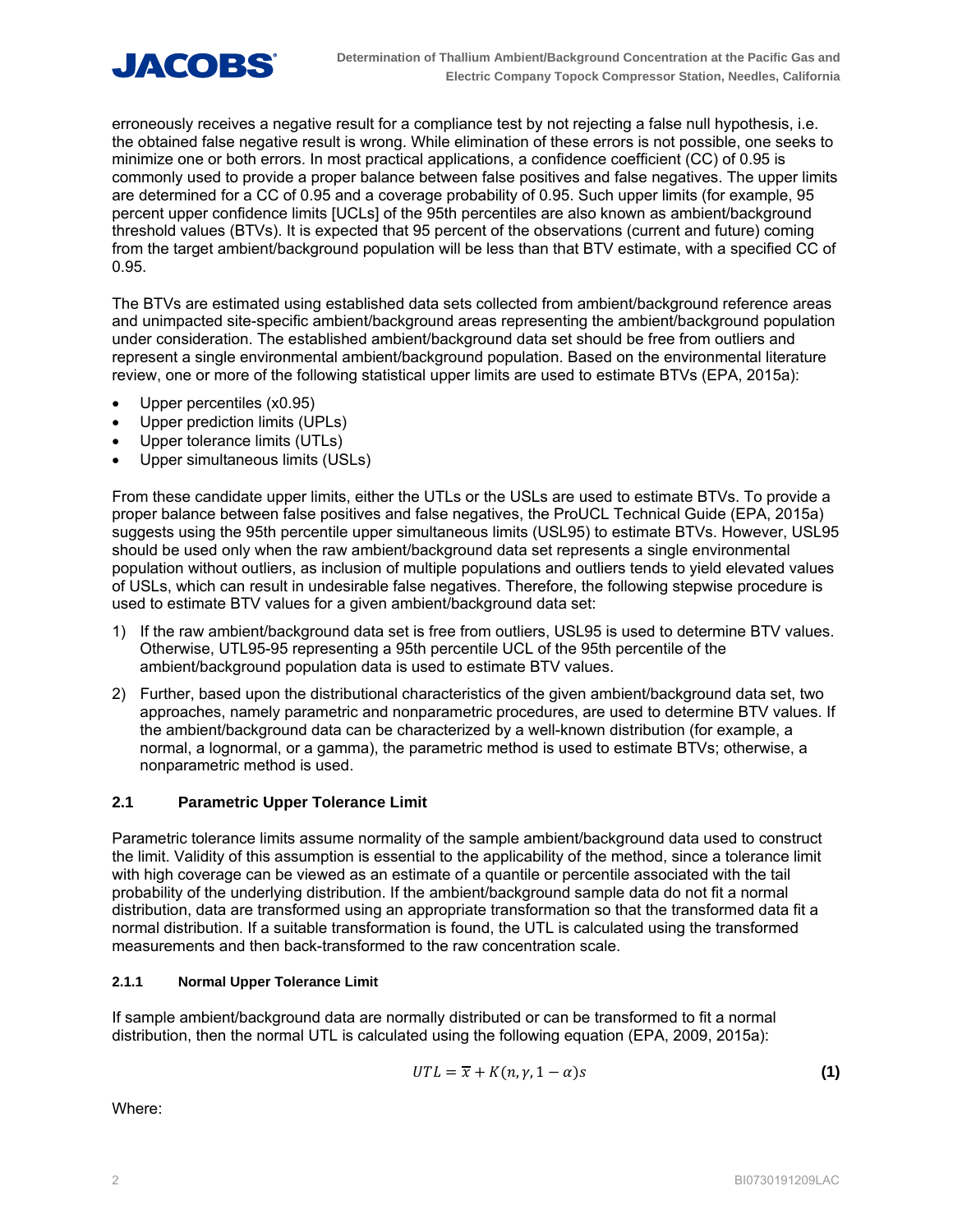

## $\overline{x}$  = The sample mean

K(n, y,  $1-\alpha$ ) = The one-sided normal tolerance factor associated with a sample size of n, coverage coefficient of γ, and confidence level of (1−α)

s = The sample standard deviation (SD)

#### **2.1.2 Lognormal Upper Tolerance Limit**

The procedure to compute UTLs for lognormally distributed data sets is similar to that for normally distributed data sets. In this case, the sample mean,  $\overline{y}$ , and SD, s<sub>y</sub>, of the log-transformed data are computed, then the lognormal UTL is calculated using the following equation EPA (2009, 2015a):

$$
UTL = \exp[\overline{y} + K(n, \gamma, 1 - \alpha)s]
$$
 (2)

The K factor in Equation (2) is the same as the one used to compute the normal UTL.

#### **2.1.3 Gamma Distribution Upper Tolerance Limit**

The gamma distribution UTLs are estimated using the normal approximation to the gamma distributed data. There are two approximations that are used to transform gamma distributed data into approximate normally distributed data (EPA, 2009, 2015a):

 Wilson-Hilferty (WH) transformation: Wilson-Hilferty (EPA, 2015a) suggested that if a ambient/background data set fits the gamma distribution, then the transformation,  $Y = X^{1/3}$  follows an approximate normal distribution. Using the WH approximation, the gamma UTL (in original scale, X), is given by:

$$
UTL = max\left[0, \left(\overline{y} + K(n, \gamma, 1 - \alpha)s_y\right)^3\right]
$$
 (3)

 Hawkins-Wixley (H-W) transformation: Hawkins-Wixley (EPA, 2015a) suggested that if a ambient/background data set fits the gamma distribution, then the transformation,  $Y = X^{1/4}$  follows an approximate normal distribution.

$$
UTL = (\overline{y} + K(n, \gamma, 1 - \alpha)s_{y})^{4}
$$
 (4)

The K factor in Equations (3) and (4) is the same as the one used to compute the normal UTL.

# **2.2 Nonparametric Upper Tolerance Limit**

If a suitable transformation is not found, then a nonparametric tolerance limit is considered. Unfortunately, nonparametric tolerance limits generally require a much larger number of observations to provide the same levels of coverage and confidence as a parametric limit. EPA guidance (2009) recommends that a parametric model be fit to the data if possible.

Unlike parametric tolerance intervals, the desired coverage (γ) or confidence level  $(1-a)$  cannot be prespecified using a nonparametric limit. Instead, the achieved coverage and confidence level depends entirely on the ambient/background sample size (n) and the order statistic chosen as the UTL. For a nonparametric procedure, no distribution needs to be fitted to the ambient/background measurements. According to Guttman (EPA, 2009), the number of ambient/background samples should be chosen such that:

$$
\sum_{i=m}^{n} \binom{n}{i} (1-\gamma)^i \gamma^{n-i} \ge 1-\infty
$$
 (5)

If the ambient/background maximum is selected as the UTL, the nonparametric UTL is defined in terms of the number of measurements, n as: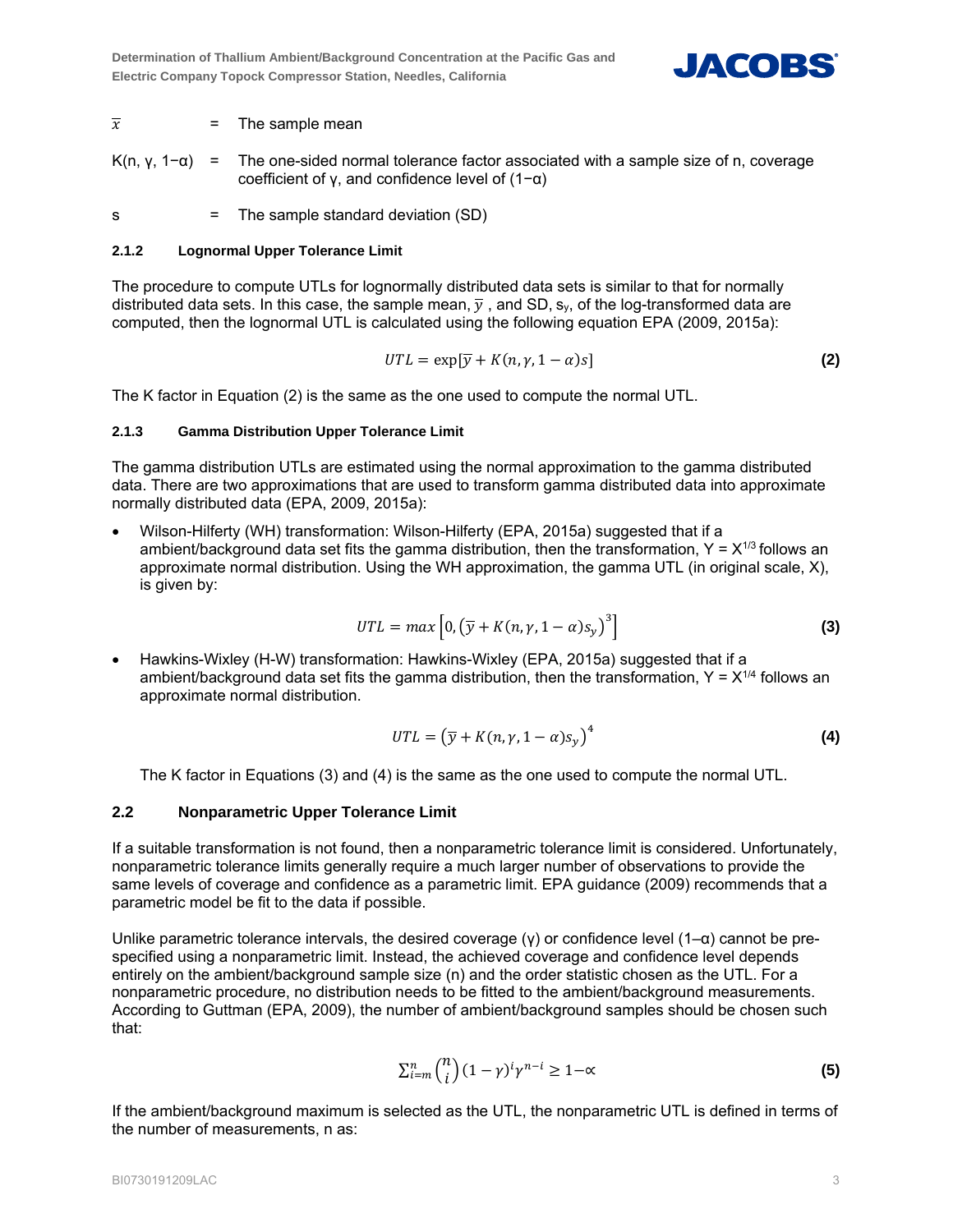

$$
\gamma^n \leq \alpha \tag{6}
$$

Equation (6) can be written as:

$$
n = \frac{\ln(\alpha)}{\ln(\gamma)}\tag{7}
$$

For a 95 percent confidence level and 95 percent coverage, n = 59 ambient/background measurements are required according to Equation (7). A nonparametric UTL is computed by first ranking the ambient/background data in ascending order and then choosing the lowest-ranked detected concentration that defines the 95th percentile with 95 percent confidence, such as the largest, the second largest, the third largest, and so on. The order, r of the statistic, x(r), used to compute a nonparametric UTL depends upon the sample size, n, coverage probability,  $\gamma$ , and the desired CC, (1 -  $\alpha$ ). Data sets with less than 59 observations, the definition of the 95 percentile, is not statistically possible with 95 percent confidence, even when the maximum concentration is assigned as the UTL. In this situation, the value of the lowest achievable coverage is reported.

For a given data set of size n, coverage probability y, and CC  $(1 - \alpha)$ , the r<sup>th</sup> order statistic can be determined using the normal approximation of the binomial distribution as (EPA, 2015a):

$$
r = n\gamma + z_{(1-\alpha)}\sqrt{n\gamma(1-\gamma)} + 0.5
$$
 (8)

After determining the r<sup>th</sup> order, the corresponding value of r<sup>th</sup> order statistic  $x(r)$  is determined from the ranked data. As mentioned previously, for a given data set of size n, the r<sup>th</sup> order statistic may or may not achieve the specified CC, (1 -  $\alpha$ ). ProUCL Guide (EPA, 2015a) suggests using the F-distribution ( $F_{df1,df2}$ ) to compute the CC achieved by the UTL determined by the  $r<sup>th</sup>$  order statistic as (EPA, 2015a):

$$
CC_{achieved} = Probability\left\{F_{[2(n-r+1),2r]} \le \frac{r(1-\gamma)}{(n-r+1)\gamma}\right\}
$$
\n(9)

As a cautionary note, outliers, when present, distort BTVs, which, in turn, may lead to incorrect remediation decisions that may not be cost-effective or protective of human health and the environment. Thus, the BTVs should be estimated by statistics representing the dominant ambient/background population represented by most of the data set. Upper limits computed by including a few low-probability high outliers (for example, coming from the far tails of data distribution) tend to represent locations with elevated concentrations rather than representing the main dominant ambient/background population. The minimum sample size needed to achieve a coverage probability γ, and CC  $(1 - α)$ , can be calculated using the following equation suggested by Scheffe and Tukey (EPA, 2015a):

$$
n_{needed} = 0.25 \chi_{2m,(1-\alpha)}^2 \left[ \frac{(1+\gamma)}{(1-\gamma)} + \frac{(m-1)}{2} \right]
$$
 (10)

In Equation (10), m should follow the constraint:

 $1 \leq m \leq n$ 

Where:

 $m = 1$  when the largest value,  $x(n)$ , is used to compute the UTL.

 $m = 2$  when the second largest value,  $x(n-1)$  is used to compute a UTL.

m  $=$  n-r+1 when the r<sup>th</sup> order statistic,  $x(r)$ , is used to compute a UTL.

By construction, outliers in ambient/background can be a problem for nonparametric tolerance limits, especially if the ambient/background maximum is chosen as the upper limit. A limit based on a large, extreme outlier will result in a test having little power to detect increases in compliance samples.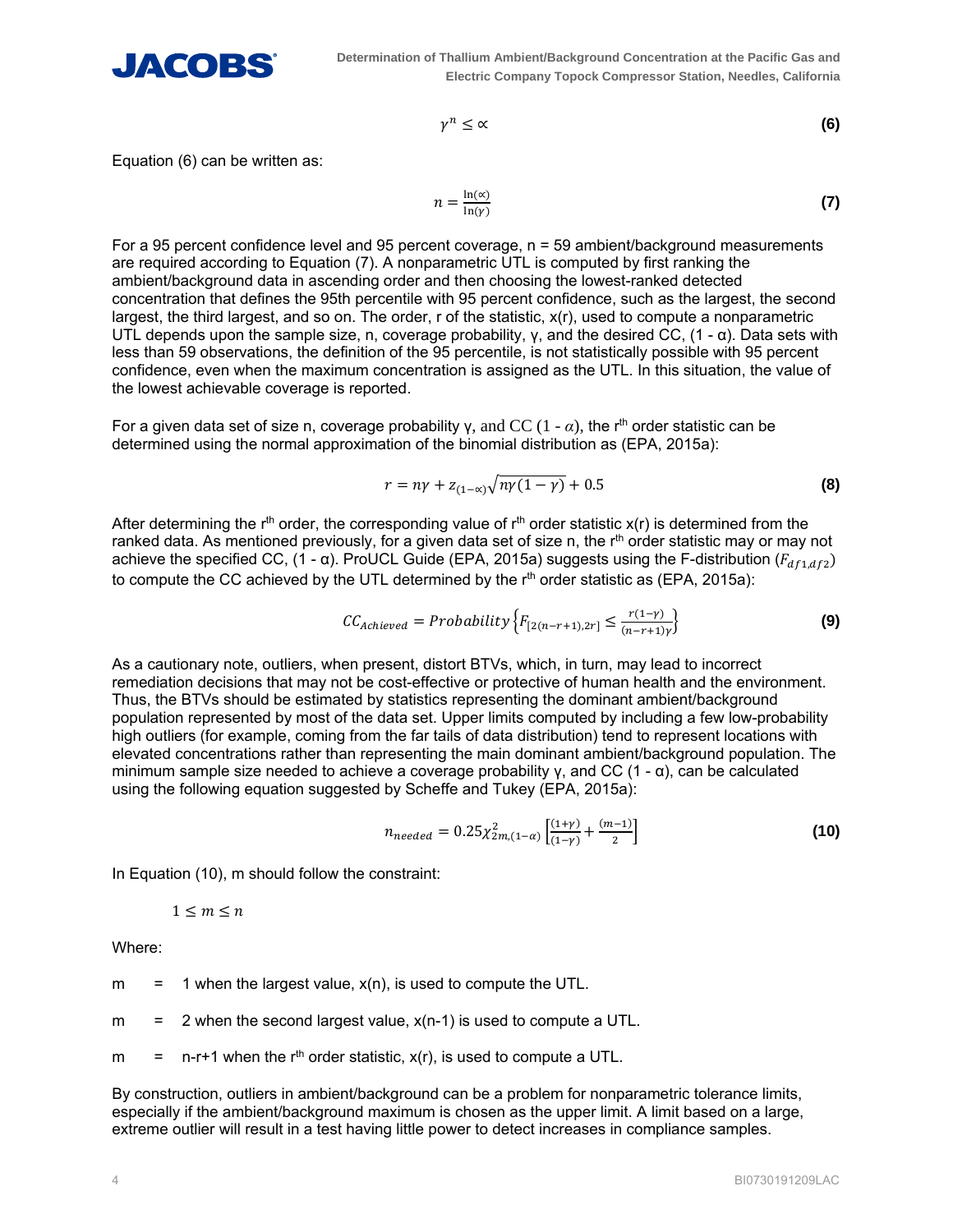

Consequently, the ambient/background sample should be screened ahead of time for possible outliers. Confirmed outliers should be removed from the data set before setting the tolerance limit (EPA, 2009).

An important caveat to this advice is that almost all statistical outlier tests depend crucially on the ability to fit the remaining data (minus the suspected outliers) to a known statistical distribution. In those cases where a nonparametric tolerance limit is selected because of a large fraction of nondetects (NDs), fitting the data to a distributional model may be difficult or impossible, negating formal outlier tests. As an alternative, the nonparametric UTL could be set to a different order statistic in ambient/background (that is, other than the maximum) to provide some insurance against possible large outliers. This strategy will work, provided there are enough ambient/background measurements to allow for adequately high coverage and confidence in the resulting limit.

# **2.3 Parametric Upper Simultaneous Limit**

An  $(1 - \alpha)$  \* 100 percent USL based upon an established ambient/background data set provides coverage for all observations simultaneously in the ambient/background data set. It is implicitly assumed that the data set comes from a single ambient/background population and is free of outliers (so is the established ambient/background data set). It is expected that observations coming from the ambient/background population will be less than or equal to the USL95 with a 95 percent CC.

## **2.3.1 Normal Upper Simultaneous Limit**

If sample ambient/background data is normally distributed, then the normal USL providing coverage for 100 percent of the sample observations is given as follows:

$$
USL = \overline{x} + d_{2\alpha}^b s \tag{11}
$$

Where:

- $\overline{x}$  = The sample mean
- $d_{2\alpha}^b$  = The critical value of the maximum Mahalanobis distance, Max (MDs), for a 2α level of significance (EPA, 2015a)
- s = The sample SD

#### **2.3.2 Lognormal Upper Simultaneous Limit**

The procedure to compute USLs for lognormally distributed data sets is similar to that for normally distributed data sets. In this case, the sample mean,  $\overline{y}$ , and SD, sy, of the log-transformed data are computed, then the lognormal USL is calculated using the following equation:

$$
UTL = \exp[\overline{y} + d_{2\alpha}^b s] \tag{12}
$$

#### **2.3.3 Gamma Distribution Upper Simultaneous Limit**

The gamma distribution USLs are estimated using the normal approximation to the gamma distributed data. There are two approximations that are used to transform a gamma distributed data into an approximate normally distributed data (EPA, 2015a):

WH transformation: Transform the ambient/background data using the transformation,  $Y = X^{1/3}$ , then the gamma USL in original scale is given as:

$$
USL = max\left[0, \left(\overline{y} + d_{2\alpha}^b s_y\right)^3\right]
$$
 (13)

H-W transformation: Transform the ambient/background data using the transformation,  $Y = X^{1/4}$ , then the gamma USL in original scale is given as: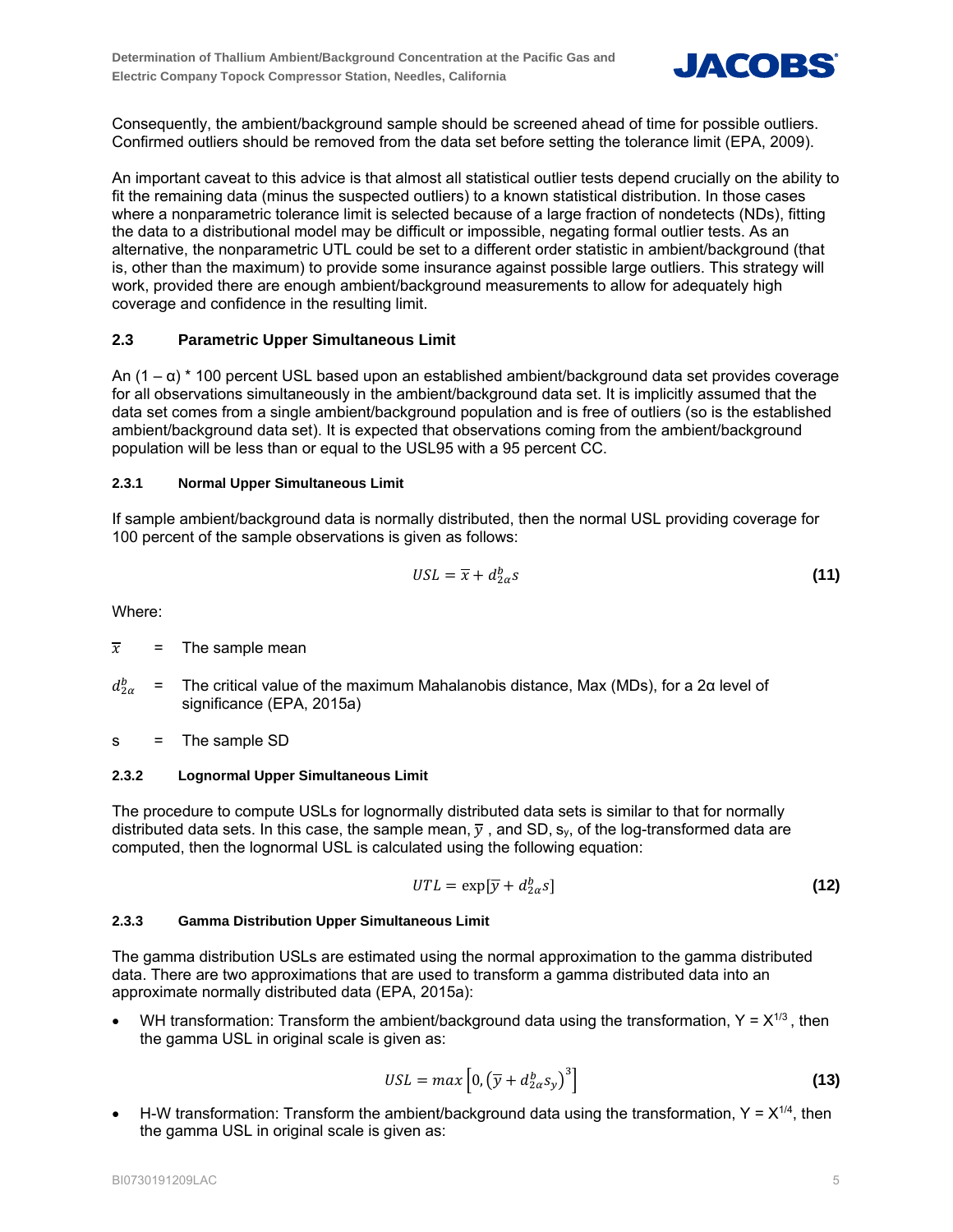

$$
USL = \left(\overline{y} + d_{2\alpha}^b s_y\right)^4 \tag{14}
$$

## **2.4 Nonparametric Upper Simultaneous Limit**

When an assumption of normality cannot be justified, USL is determined using the nonparametric method. According to this method, the largest value, x(n), is used as the nonparametric USL. Just like a nonparametric UTL, a nonparametric USL may fail to provide the specified coverage, especially when the sample size is small (for example, less than 60). The confidence actually achieved by a USL can be computed using the same process as used for a nonparametric UTL described in the preceding section. Specifically, by substituting  $r = n$  in Equation (6), the confidence coefficient achieved by a USL can be computed, and by substituting m =1 in Equation (7), one can compute the sample size needed to achieve the desired confidence.

## **2.5 Ambient/background Threshold Value Estimation for Nondetect Data**

NDs are inevitable in most environmental data sets. The following procedure is used to manage ND data:

- 1) For constituents composed of 100 percent NDs, the Double Quantification Rule (EPA, 2009) is used. According to this rule: "A confirmed exceedance is registered if a constituent exhibits quantified measurements (i.e., at or above the reporting limit)." Thus, for 100 percent NDs data, the reporting limit was used as the BTV.
- 2) For constituents exhibiting an ND frequency greater than 50 percent, a nonparametric BTV was computed.
- 3) For constituents exhibiting an ND frequency less than or equal to 50 percent, the Kaplan-Meier (KM) censored estimation technique was used to estimate the ambient/background mean and SD to determine the parametric BTV.

#### **2.6 Assumptions**

To estimate appropriate BTVs, the following assumptions must be satisfied by the ambient/background data:

- Parametric BTVs assume that the data follow a normal distribution. If a data set does not fit a normal distribution, then a suitable transformation is needed to normalize the measurements. The BTV should be computed using the transformed values and then back-transformation should be used to determine the final limit in the original scale.
- Nonparametric BTVs do not assume normality or any particular type of distributional form.
- The ambient/background data must be stationary. Thus, the temporal ambient/background data collected over a period of time must be free from any obvious trends or temporal patterns.
- The ambient/background data should be statistically independent i.e., it should have no autocorrelation. Thus, ambient/background samples collected over time should have enough temporal spacing between consecutive observations so that temporal independence can be assumed.
- Although nonparametric BTVs do not require an assumption of normality, other assumptions of BTVs apply equally to parametric and nonparametric methods. Specifically, the ambient/background data should be statistically independent and show no evidence of autocorrelation, trends, or seasonal effects.
- If a USL is used as the BTV, the original ambient/background data set should be free from outliers and represent a single environmental ambient/background population.
- If a UTL is used as the BTV, the confirmed outliers should be removed from the data set before estimating values of UTLs.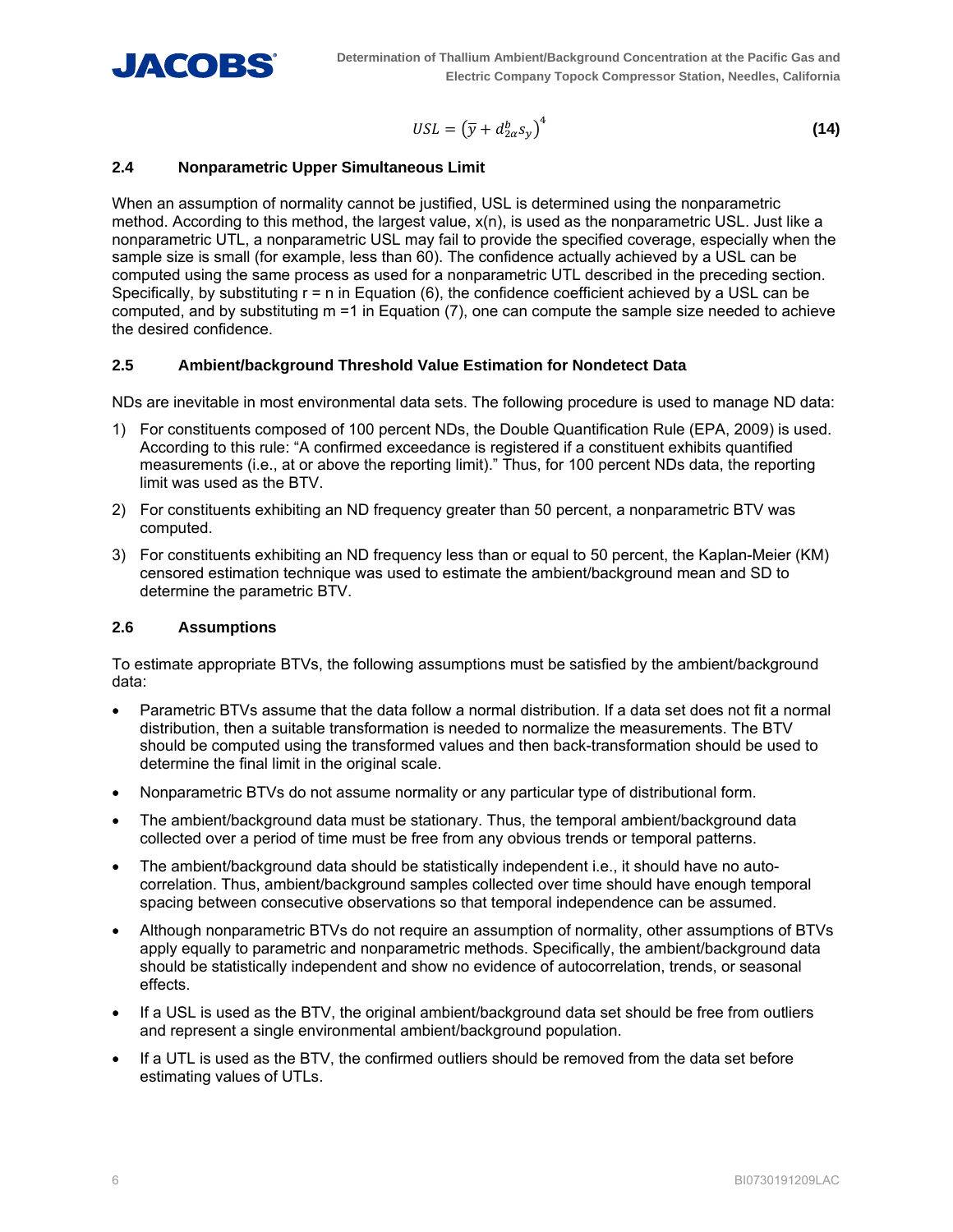**Determination of Thallium Ambient/Background Concentration at the Pacific Gas and Electric Company Topock Compressor Station, Needles, California** 



# **2.7 Preliminary Data Analysis**

Table 1 presents basic statistics of the thallium ambient/background data.

#### **Table 1. Basic Statistics of Thallium Ambient/background Data**

*Determination of Thallium Ambient/background Concentration at the Topock Compressor Station, Needles, California* 

| <b>General Statistics for Raw Dataset using Detected Data Only</b>         |              |               |             |               |               |                |                 |              |  |  |
|----------------------------------------------------------------------------|--------------|---------------|-------------|---------------|---------------|----------------|-----------------|--------------|--|--|
| <b>NumObs</b>                                                              | <b>Min</b>   | <b>Max</b>    | <b>Mean</b> | <b>Median</b> | Var           | <b>SD</b>      | <b>Skewness</b> | CV           |  |  |
| 11                                                                         | 2.6          | 4.2           | 3.545       | 3.6           | 0.223         | 0.472          | $-0.635$        | 0.133        |  |  |
| <b>General Statistics for Censored Datasets (with NDs) using KM Method</b> |              |               |             |               |               |                |                 |              |  |  |
| <b>NumObs</b>                                                              | <b>NumDs</b> | <b>NumNDs</b> | % NDS       | <b>Min ND</b> | <b>Max ND</b> | <b>KM Mean</b> | <b>KM SD</b>    | <b>KM CV</b> |  |  |
| 38                                                                         | 11           | 27            | 71.05       | 2             | 2.5           | 2.447          | 0.742           | 0.303        |  |  |
| Notes:                                                                     |              |               |             |               |               |                |                 |              |  |  |
| $% =$ percent                                                              |              |               |             |               |               |                |                 |              |  |  |
| $CV = coefficient of variation$                                            |              |               |             |               |               |                |                 |              |  |  |

Max = maximum

Min = minimum

NumDs = number of detects

NumNDs = number of nondetects

NumObs = number of observations

Based on these statistics, the following points are noted:

- The ambient/background data set consists of 38 observations. Among these observations 11 observations are detects and 27 observations are nondetects (NDs). Thus, there are about 71 percent NDs in the ambient/background data.
- The mean, SD, and CV values of the detected data are 3.545 milligrams per kilogram (mg/kg), 0.472 mg/kg, and 0.133, respectively.
- The mean, SD, and CV values of the censored data sets using the KM method are 2.447 mg/kg, 0.742 mg/kg, and 0.303, respectively.

To further investigate whether the ambient/background data complies with the required assumptions for estimating BTVs and selecting the most appropriate method, statistical independence, spatial stationarity, outliers, and normality characteristics are examined.

#### **2.7.1 Identification of Outliers**

Outliers are data that appear anomalous or outside the range of expected values. Outliers may indicate errors, may indicate data unrelated to the rest of the data set, or may be perfectly valid data that indicate contamination or unusual geochemical conditions. The goal of outlier identification is to properly analyze the data to determine which outliers are representative of valid data points and should be kept, and which outliers likely represent anomalous situations and should be removed from the data set. Data should not be ignored simply because they are identified as outliers. After identifying data points as potential outliers, further evaluation is conducted to determine the reason for their existence. Outliers should generally be kept as part of the data set unless there is reasonable evidence that they are the result of an error. Many statistical tests require that outliers resulting from an error be removed; some statistical tests may also require removal of valid but extreme outliers that are not representative of the general population. The presence of outliers may preclude the use of some statistical methods altogether, requiring, for example, a nonparametric alternative.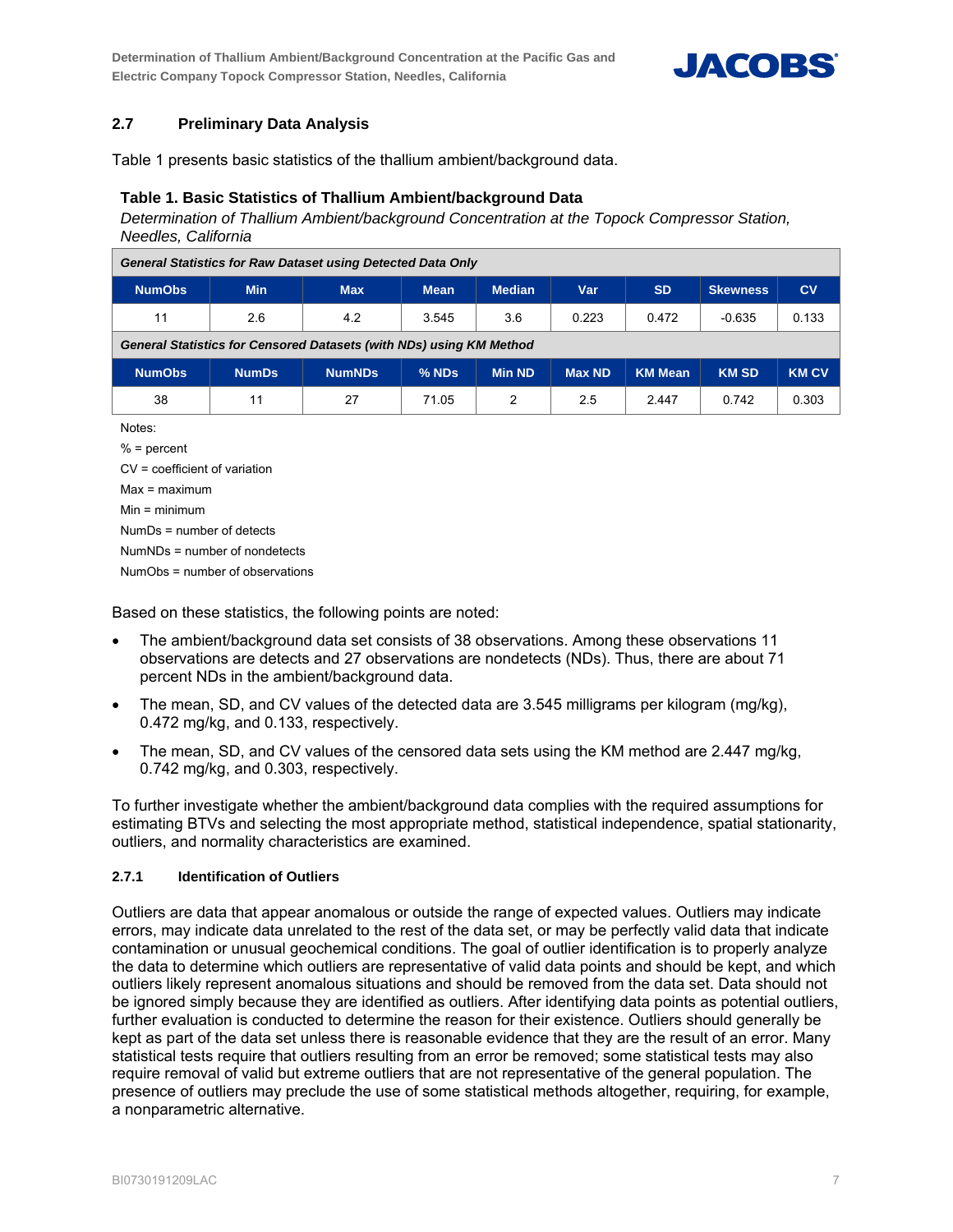

The box-whisker plot is a good tool for screening the data to identify possible outliers. Figure 1 presents time-series and box-whisker plots for observed thallium concentrations. The time-series plot shows the thallium concentrations with respect to sampling time. It shows two types of points: hollow and solid circles. The hollow circles are NDs; whereas, the solid circles are the detected observations. In the box-whisker plot, an outlier is defined as a value falling outside the first quartile (Q1) and the third quartile (Q3) range by more than 1.5 times the interquartile range (IQR = Q3-Q1). Based on the developed box-whisker and time-series plots (Figure 1), it appears that there are no outliers in the ambient/background data set.

For formal outlier assessment, the ND observations were replaced with half of their reporting limits. The obtained data was tested for normality and found that it does not comply with the normality assumption. Thus, the Rosner's test cannot be applied to test outliers. The nonparametric tests (for example, the IQR and median of absolute deviations [MAD] tests) were used instead. These tests are particularly useful for data sets that do not comply with normality assumptions.

Reviewing outlier results, the following points are noted:

- The IQR value is 1.825, indicating no outliers in the ambient/background data.
- The MAD value is 0.074, indicating no outliers in the ambient/background data.

#### **2.7.2 Testing Normality**

A normality assumption is not only needed for establishing a BTV (that is, a UTL or USL), but it is also needed for evaluating the ambient/background data for outliers using the parametric methods, as described. Therefore, data need to be examined for normality prior to performing the outlier tests. In most situations, probability plots are used as a screening tool for checking a data set's conformance to a normal distribution, and the Shapiro-Wilk test is used as a formal test of normality. To verify the normality of the raw data, histograms and Q-Q plots were developed, as shown on Figure 2.

Looking at the histogram and Q-Q plot of thallium raw ambient/background data, it is clear that the thallium concentration does not fit a normal distribution. Based on further analysis, it was observed that the thallium ambient/background data does not fit any well-known distribution (for example, lognormal, gamma,). However, using the detected data only, the Shapiro-Wilk normality test gives a p-value of 0.138, indicating that the detected data fits a normal distribution.

# **3. Ambient/Background Threshold Value Determination**

After establishing the ambient/background data based on conducting various data exploratory analyses using R (R Core Team, 2016), the following step-by-step procedure was used by applying the ProUCL Statistical Software (EPA, 2015b) for determining ambient/background limits:

- 1) Both UTL95-95 and USL95 were computed as a candidate for BTV using the established ambient/background data set.
- 2) For constituents exhibiting an ND frequency greater than 50 percent, nonparametric UTL95-95 and USL95 were computed. Based on this guideline, the following UTL and USL values are obtained:
	- 95 percent UTL with 95 percent coverage = 4.2 mg/kg. The approximate actual confidence coefficient achieved by UTL is about 87 percent
	- 95 percent USL = 4.2 mg/kg
- 3) Based on the Unified Guidance (EPA, 2009) for constituents exhibiting an ND frequency less than or equal to 50 percent, the KM censored estimation technique is used to estimate the ambient/background mean and SD to estimate the parametric UTL95-95 and USL95. As the current ND frequency is 71 percent, the KM censored technique is not applicable in this particular case. This technique is still applied to determine the BTV value corresponding to 95 percent confidence, as applying the nonparametric method, only 86 percent confidence could be achieved. At least 59 observations are needed to achieve 95 percent confidence. Thus, using the KM censored technique, the following results are obtained: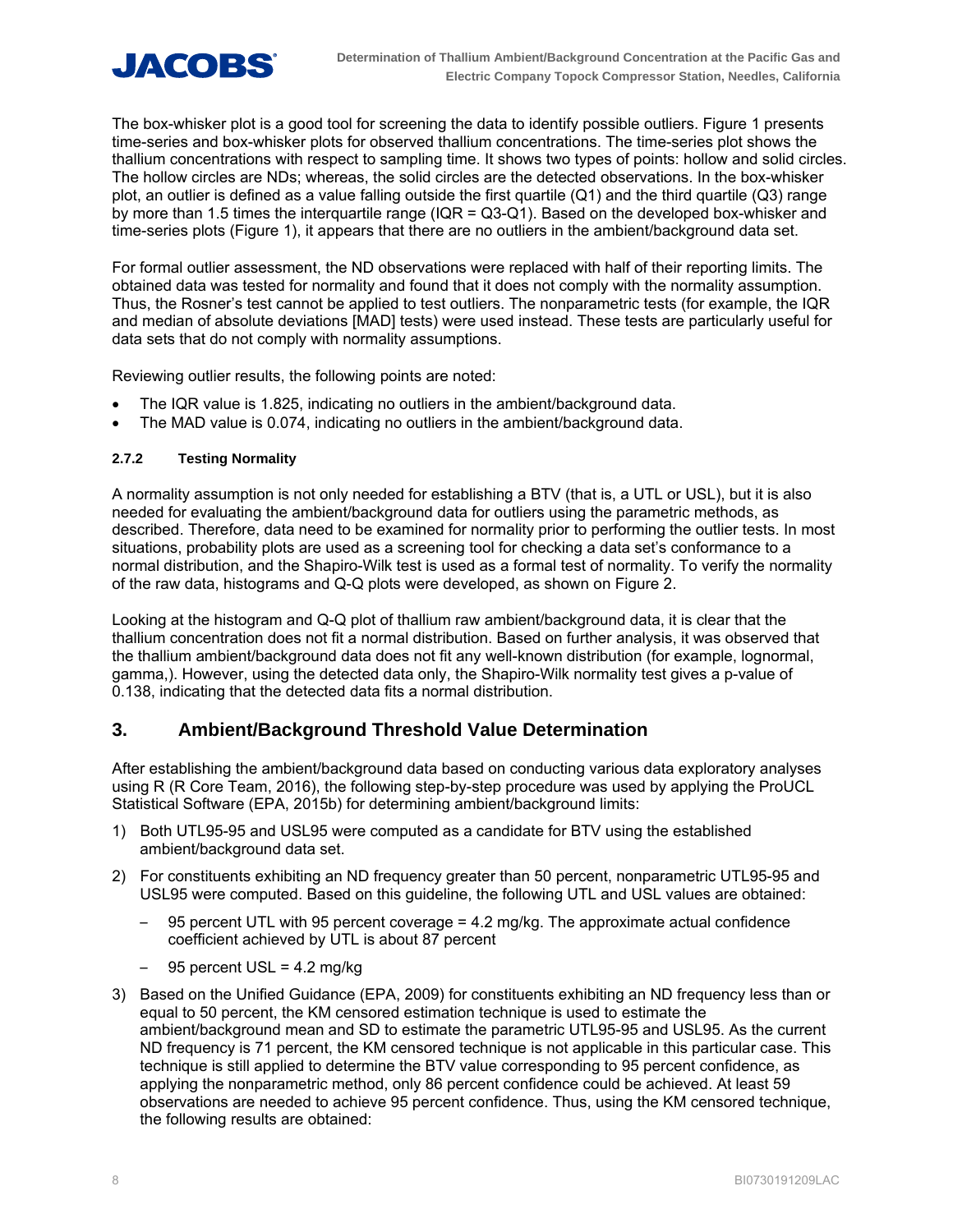

- 95 percent UTL with 95 percent coverage = 4.03 mg/kg
- $-$  95 percent USL = 4.56 mg/kg
- 4) Based on EPA (2015a) recommendations, if the raw ambient/background data set is free from outliers, USL95 must be selected as the BTV value. Otherwise, UTL95-95 representing a 95 percent UCL of the 95th percentile of the ambient/background population data is selected as the BTV value. Thus, the BTV values are given as:
	- Based on the nonparametric method  $= 4.2$  mg/kg
	- $-$  Based on the parametric method = 4.56 mg/kg

# **4. References**

CH2M HILL (CH2M). 2015. *Construction/Remedial Action Work Plan for the Final Groundwater Remedy*. November.

R Core Team. 2016. *R: A language and environment for statistical computing*. Vienna, Austria: R Foundation for Statistical Computing.

U.S. Environmental Protection Agency. (EPA). 2009. *EPA's Unified Guidance, Statistical Analysis of Groundwater Monitoring Data at RCRA Facilities*. EPA 530/R-09-007. March.

U.S. Environmental Protection Agency. (EPA). 2015a. *ProUCL Version 5.1: Technical Guide*. EPA/600/R-07/041. Office of Research and Development.

U.S. Environmental Protection Agency. (EPA). 2015b. *ProUCL Version 5.1: Statistical Software for Environmental Applications for Data Sets With and Without Nondetect Observations.* 

U.S. Environmental Protection Agency (EPA). 2017. *Regional Screening Levels (RSLs) for Chemical Contaminants at Superfund Sites*. November.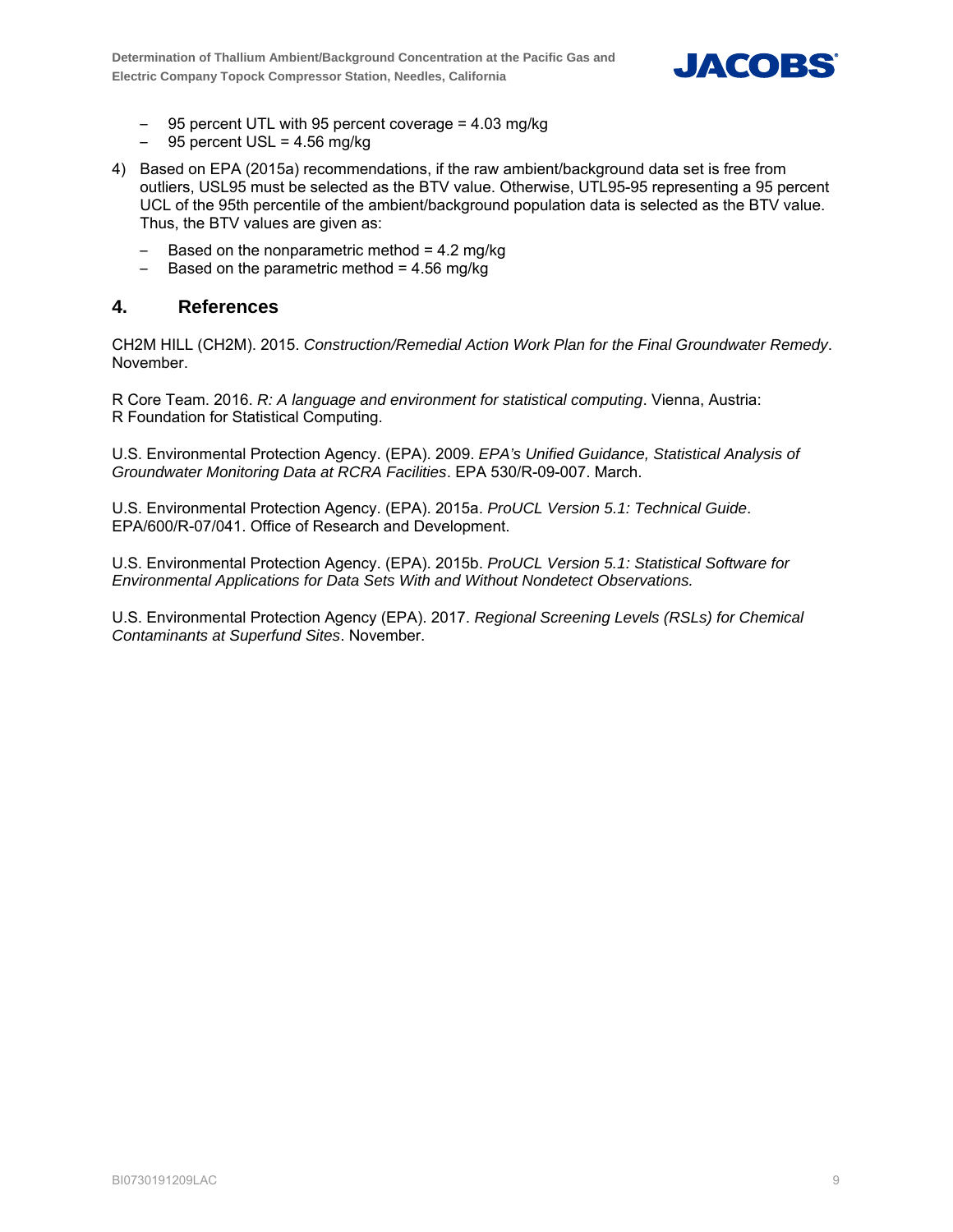



# **Baseline and Opportunistic Soil Sampling Locations** Monthly Progress Report

Groundwater Remedy Phase 1 Construction *PG&E Topock Compressor Station, Needles, California*

**.** Soil Sample Location